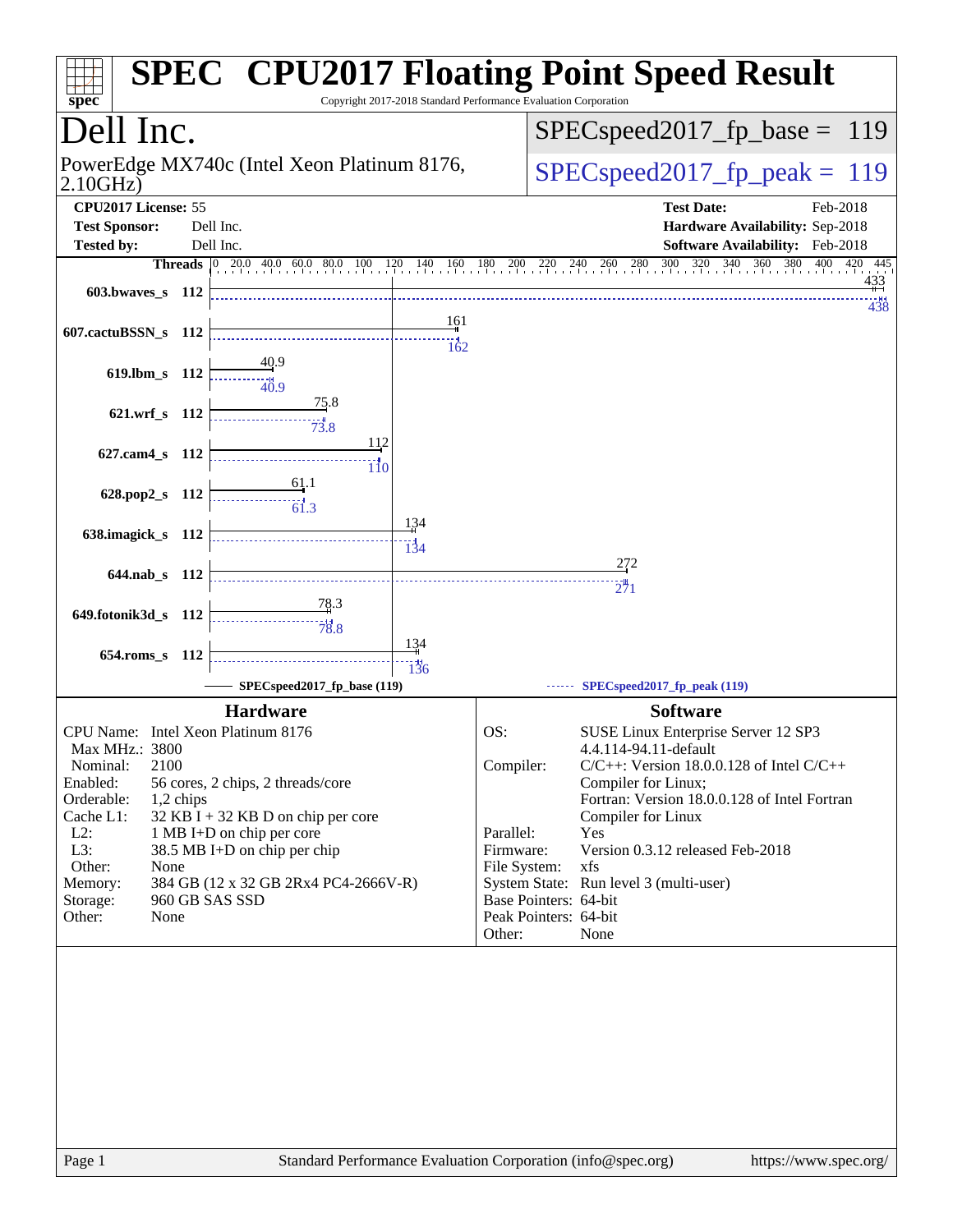

Copyright 2017-2018 Standard Performance Evaluation Corporation

# Dell Inc.

2.10GHz) PowerEdge MX740c (Intel Xeon Platinum 8176,  $\vert$  SPECspeed2017 fp\_peak = 119

SPECspeed2017 fp base =  $119$ 

**[CPU2017 License:](http://www.spec.org/auto/cpu2017/Docs/result-fields.html#CPU2017License)** 55 **[Test Date:](http://www.spec.org/auto/cpu2017/Docs/result-fields.html#TestDate)** Feb-2018 **[Test Sponsor:](http://www.spec.org/auto/cpu2017/Docs/result-fields.html#TestSponsor)** Dell Inc. **[Hardware Availability:](http://www.spec.org/auto/cpu2017/Docs/result-fields.html#HardwareAvailability)** Sep-2018 **[Tested by:](http://www.spec.org/auto/cpu2017/Docs/result-fields.html#Testedby)** Dell Inc. **[Software Availability:](http://www.spec.org/auto/cpu2017/Docs/result-fields.html#SoftwareAvailability)** Feb-2018

### **[Results Table](http://www.spec.org/auto/cpu2017/Docs/result-fields.html#ResultsTable)**

|                            | <b>Base</b>    |                |              |                |       |                | <b>Peak</b> |                |                |              |                |              |                |              |
|----------------------------|----------------|----------------|--------------|----------------|-------|----------------|-------------|----------------|----------------|--------------|----------------|--------------|----------------|--------------|
| <b>Benchmark</b>           | <b>Threads</b> | <b>Seconds</b> | <b>Ratio</b> | <b>Seconds</b> | Ratio | <b>Seconds</b> | Ratio       | <b>Threads</b> | <b>Seconds</b> | <b>Ratio</b> | <b>Seconds</b> | <b>Ratio</b> | <b>Seconds</b> | <b>Ratio</b> |
| $603.bwaves$ s             | 112            | 136            | 433          | 134            | 439   | 137            | 432         | 112            | 135            | 436          | 135            | 438          | 134            | 441          |
| 607.cactuBSSN s            | 112            | 103            | 161          | 104            | 160   | 104            | <u>161</u>  | 112            | 103            | 161          | 103            | <b>162</b>   | 103            | 162          |
| $619.1$ bm s               | 112            | 129            | 40.7         | 127            | 41.1  | 128            | 40.9        | 112            | 135            | 38.8         | 127            | 41.2         | 128            | <b>40.9</b>  |
| $621$ .wrf s               | 112            | 174            | 75.9         | 175            | 75.8  | 175            | 75.5        | 112            | 179            | 73.8         | 177            | 74.5         | 180            | 73.6         |
| $627$ .cam4 s              | 112            | 79.5           | 112          | 79.4           | 112   | 79.7           | 111         | 112            | 80.9           | 110          | 80.4           | <b>110</b>   | 80.1           | 111          |
| $628.pop2_s$               | 112            | 194            | 61.1         | 196            | 60.5  | 194            | 61.2        | 112            | 194            | 61.3         | 194            | 61.1         | 193            | 61.4         |
| 638.imagick_s              | 112            | 108            | 134          | 110            | 131   | 108            | 134         | 112            | 108            | 134          | 108            | 134          | 108            | 134          |
| $644$ .nab s               | 112            | 64.3           | 272          | 64.2           | 272   | 64.4           | 271         | 112            | 64.7           | 270          | 64.3           | 272          | 64.5           | 271          |
| 649.fotonik3d s            | 112            | 116            | 78.6         | 120            | 76.1  | 116            | 78.3        | 112            | 115            | 79.4         | 120            | 75.8         | <b>116</b>     | 78.8         |
| $654$ .roms s              | 112            | 116            | 136          | 117            | 134   | 118            | 134         | 112            | 114            | 138          | <u>116</u>     | <u>136</u>   | 116            | 135          |
| $SPECspeed2017_fp\_base =$ |                | 119            |              |                |       |                |             |                |                |              |                |              |                |              |

**[SPECspeed2017\\_fp\\_peak =](http://www.spec.org/auto/cpu2017/Docs/result-fields.html#SPECspeed2017fppeak) 119**

Results appear in the [order in which they were run.](http://www.spec.org/auto/cpu2017/Docs/result-fields.html#RunOrder) Bold underlined text [indicates a median measurement](http://www.spec.org/auto/cpu2017/Docs/result-fields.html#Median).

### **[Operating System Notes](http://www.spec.org/auto/cpu2017/Docs/result-fields.html#OperatingSystemNotes)**

Stack size set to unlimited using "ulimit -s unlimited"

### **[General Notes](http://www.spec.org/auto/cpu2017/Docs/result-fields.html#GeneralNotes)**

Environment variables set by runcpu before the start of the run: KMP\_AFFINITY = "granularity=fine,compact" LD\_LIBRARY\_PATH = "/root/cpu2017/lib/ia32:/root/cpu2017/lib/intel64:/root/cpu2017/je5.0.1-32:/root/cpu2017/je5.0.1-64" OMP\_STACKSIZE = "192M"

 Binaries compiled on a system with 1x Intel Core i7-4790 CPU + 32GB RAM memory using Redhat Enterprise Linux 7.4 Yes: The test sponsor attests, as of date of publication, that CVE-2017-5754 (Meltdown) is mitigated in the system as tested and documented.

 Yes: The test sponsor attests, as of date of publication, that CVE-2017-5753 (Spectre variant 1) is mitigated in the system as tested and documented.

 Yes: The test sponsor attests, as of date of publication, that CVE-2017-5715 (Spectre variant 2) is mitigated in the system as tested and documented.

Transparent Huge Pages enabled by default

Prior to runcpu invocation

Filesystem page cache synced and cleared with:

sync; echo 3> /proc/sys/vm/drop\_caches

#### **[Platform Notes](http://www.spec.org/auto/cpu2017/Docs/result-fields.html#PlatformNotes)**

 BIOS settings: Sub NUMA Cluster Disabled Virtualization Technology Disabled

**(Continued on next page)**

Page 2 Standard Performance Evaluation Corporation [\(info@spec.org\)](mailto:info@spec.org) <https://www.spec.org/>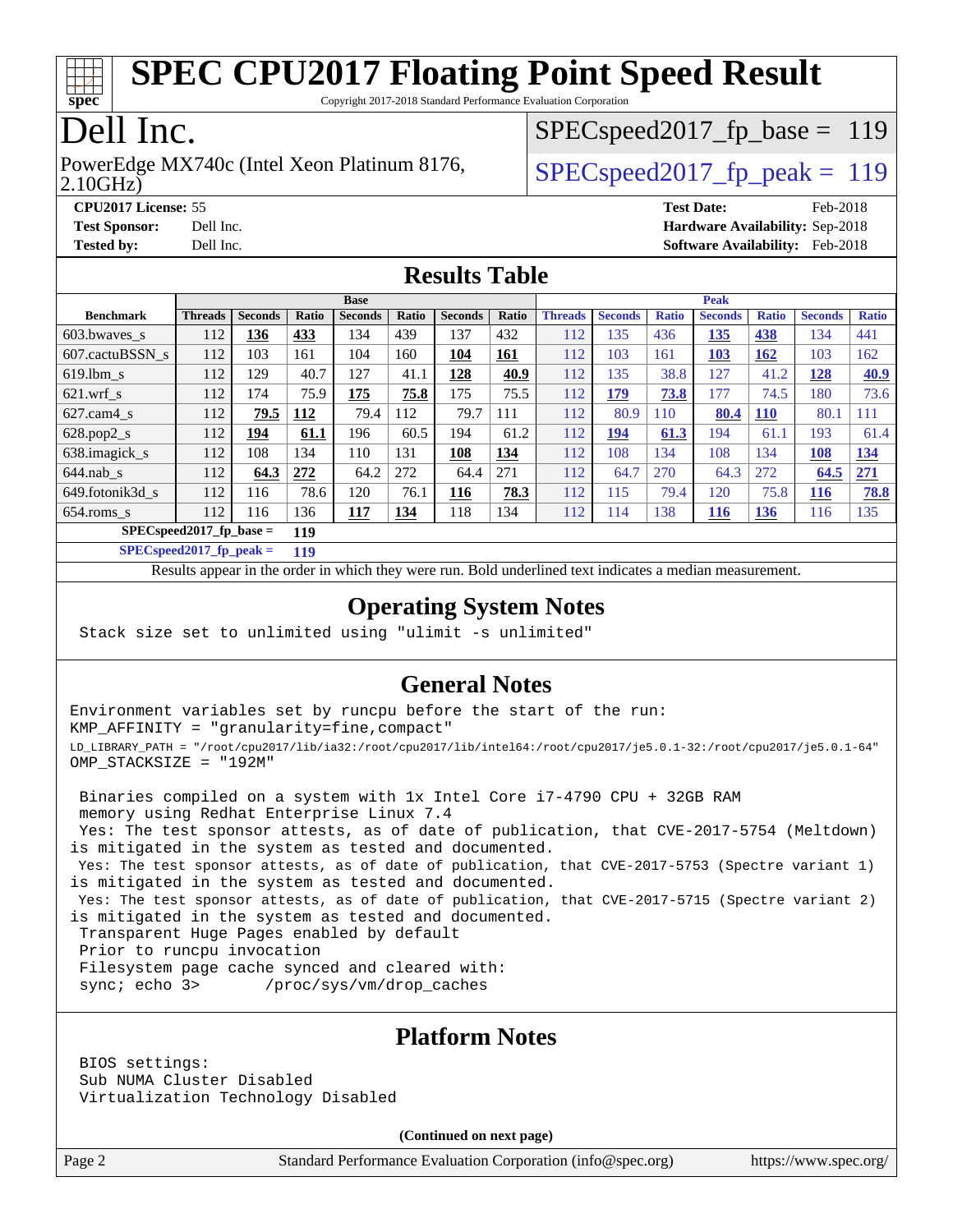

Copyright 2017-2018 Standard Performance Evaluation Corporation

# Dell Inc.

2.10GHz) PowerEdge MX740c (Intel Xeon Platinum 8176,  $\vert$  SPECspeed2017 fp\_peak = 119

SPECspeed2017 fp base =  $119$ 

**[CPU2017 License:](http://www.spec.org/auto/cpu2017/Docs/result-fields.html#CPU2017License)** 55 **[Test Date:](http://www.spec.org/auto/cpu2017/Docs/result-fields.html#TestDate)** Feb-2018 **[Test Sponsor:](http://www.spec.org/auto/cpu2017/Docs/result-fields.html#TestSponsor)** Dell Inc. **[Hardware Availability:](http://www.spec.org/auto/cpu2017/Docs/result-fields.html#HardwareAvailability)** Sep-2018 **[Tested by:](http://www.spec.org/auto/cpu2017/Docs/result-fields.html#Testedby)** Dell Inc. **[Software Availability:](http://www.spec.org/auto/cpu2017/Docs/result-fields.html#SoftwareAvailability)** Feb-2018

#### **[Platform Notes \(Continued\)](http://www.spec.org/auto/cpu2017/Docs/result-fields.html#PlatformNotes)**

Page 3 Standard Performance Evaluation Corporation [\(info@spec.org\)](mailto:info@spec.org) <https://www.spec.org/> System Profile set to Custom CPU Performance set to Maximum Performance C States set to Autonomous C1EE Disabled Uncore Frequency set to Dynamic Energy Efficiency Policy set to Performance Memory Patrol Scrub Disabled Logical Processor Enabled CPU Interconnect Bus Link Power Management Disabled PCI ASPM L1 Link Power Management Disabled Sysinfo program /root/cpu2017/bin/sysinfo Rev: r5797 of 2017-06-14 96c45e4568ad54c135fd618bcc091c0f running on linux-5y3r Fri Feb 9 05:06:47 2018 SUT (System Under Test) info as seen by some common utilities. For more information on this section, see <https://www.spec.org/cpu2017/Docs/config.html#sysinfo> From /proc/cpuinfo model name : Intel(R) Xeon(R) Platinum 8176 CPU @ 2.10GHz 2 "physical id"s (chips) 112 "processors" cores, siblings (Caution: counting these is hw and system dependent. The following excerpts from /proc/cpuinfo might not be reliable. Use with caution.) cpu cores : 28 siblings : 56 physical 0: cores 0 1 2 3 4 5 6 8 9 10 11 12 13 14 16 17 18 19 20 21 22 24 25 26 27 28 29 30 physical 1: cores 0 1 2 3 4 5 6 8 9 10 11 12 13 14 16 17 18 19 20 21 22 24 25 26 27 28 29 30 From lscpu: Architecture: x86\_64 CPU op-mode(s): 32-bit, 64-bit Byte Order: Little Endian  $CPU(s):$  112 On-line CPU(s) list: 0-111 Thread(s) per core: 2 Core(s) per socket: 28 Socket(s): 2 NUMA node(s): 2 Vendor ID: GenuineIntel CPU family: 6 Model: 85 Model name:  $Intel(R)$  Xeon(R) Platinum 8176 CPU @ 2.10GHz Stepping: 4 CPU MHz: 2095.168 **(Continued on next page)**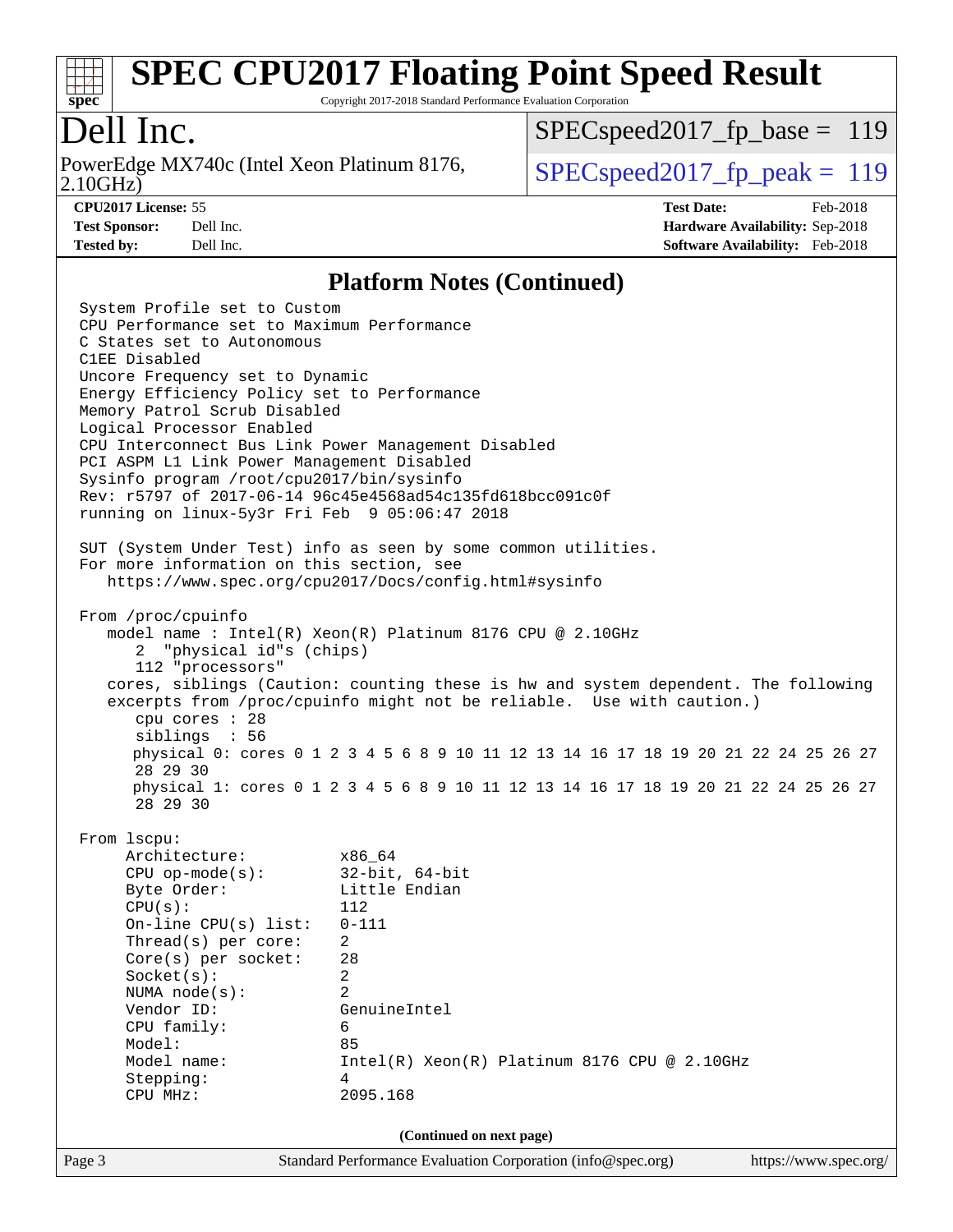

Copyright 2017-2018 Standard Performance Evaluation Corporation

# Dell Inc.

2.10GHz) PowerEdge MX740c (Intel Xeon Platinum 8176,  $\boxed{\text{SPEC speed2017\_fp\_peak = 119}}$ 

[SPECspeed2017\\_fp\\_base =](http://www.spec.org/auto/cpu2017/Docs/result-fields.html#SPECspeed2017fpbase) 119

**[CPU2017 License:](http://www.spec.org/auto/cpu2017/Docs/result-fields.html#CPU2017License)** 55 **[Test Date:](http://www.spec.org/auto/cpu2017/Docs/result-fields.html#TestDate)** Feb-2018 **[Test Sponsor:](http://www.spec.org/auto/cpu2017/Docs/result-fields.html#TestSponsor)** Dell Inc. **[Hardware Availability:](http://www.spec.org/auto/cpu2017/Docs/result-fields.html#HardwareAvailability)** Sep-2018 **[Tested by:](http://www.spec.org/auto/cpu2017/Docs/result-fields.html#Testedby)** Dell Inc. **[Software Availability:](http://www.spec.org/auto/cpu2017/Docs/result-fields.html#SoftwareAvailability)** Feb-2018

#### **[Platform Notes \(Continued\)](http://www.spec.org/auto/cpu2017/Docs/result-fields.html#PlatformNotes)**

|                                                                                                                   | $1$ mator in Twich (Continued)                                                                                 |  |                                                                                                                                                                            |  |  |  |  |  |  |  |
|-------------------------------------------------------------------------------------------------------------------|----------------------------------------------------------------------------------------------------------------|--|----------------------------------------------------------------------------------------------------------------------------------------------------------------------------|--|--|--|--|--|--|--|
| BogoMIPS:<br>Virtualization:                                                                                      | 4190.33<br>$VT - x$                                                                                            |  |                                                                                                                                                                            |  |  |  |  |  |  |  |
| Lld cache:                                                                                                        | 32K                                                                                                            |  |                                                                                                                                                                            |  |  |  |  |  |  |  |
| Lli cache:                                                                                                        | 32K                                                                                                            |  |                                                                                                                                                                            |  |  |  |  |  |  |  |
| $L2$ cache:<br>L3 cache:                                                                                          | 1024K<br>39424K                                                                                                |  |                                                                                                                                                                            |  |  |  |  |  |  |  |
| NUMA node0 CPU(s):                                                                                                |                                                                                                                |  |                                                                                                                                                                            |  |  |  |  |  |  |  |
| 0,2,4,6,8,10,12,14,16,18,20,22,24,26,28,30,32,34,36,38,40,42,44,46,48,50,52,54,56,                                |                                                                                                                |  |                                                                                                                                                                            |  |  |  |  |  |  |  |
| ,60,62,64,66,68,70,72,74,76,78,80,82,84,86,88,90,92,94,96,98,100,102,104,106,108,110<br>NUMA $node1$ CPU $(s)$ :  |                                                                                                                |  |                                                                                                                                                                            |  |  |  |  |  |  |  |
| 1, 3, 5, 7, 9, 11, 13, 15, 17, 19, 21, 23, 25, 27, 29, 31, 33, 35, 37, 39, 41, 43, 45, 47, 49, 51, 53, 55, 57, 59 |                                                                                                                |  |                                                                                                                                                                            |  |  |  |  |  |  |  |
|                                                                                                                   | , 61, 63, 65, 67, 69, 71, 73, 75, 77, 79, 81, 83, 85, 87, 89, 91, 93, 95, 97, 99, 101, 103, 105, 107, 109, 111 |  |                                                                                                                                                                            |  |  |  |  |  |  |  |
| Flaqs:                                                                                                            |                                                                                                                |  | fpu vme de pse tsc msr pae mce cx8 apic sep mtrr pge mca cmov                                                                                                              |  |  |  |  |  |  |  |
|                                                                                                                   |                                                                                                                |  | pat pse36 clflush dts acpi mmx fxsr sse sse2 ss ht tm pbe syscall nx pdpelgb rdtscp                                                                                        |  |  |  |  |  |  |  |
|                                                                                                                   |                                                                                                                |  | lm constant_tsc art arch_perfmon pebs bts rep_good nopl xtopology nonstop_tsc                                                                                              |  |  |  |  |  |  |  |
|                                                                                                                   |                                                                                                                |  | aperfmperf eagerfpu pni pclmulqdq dtes64 monitor ds_cpl vmx smx est tm2 ssse3 sdbg<br>fma cx16 xtpr pdcm pcid dca sse4_1 sse4_2 x2apic movbe popcnt tsc_deadline_timer aes |  |  |  |  |  |  |  |
|                                                                                                                   |                                                                                                                |  | xsave avx f16c rdrand lahf lm abm 3dnowprefetch ida arat epb invpcid single pln pts                                                                                        |  |  |  |  |  |  |  |
|                                                                                                                   |                                                                                                                |  | dtherm intel_pt rsb_ctxsw spec_ctrl retpoline kaiser tpr_shadow vnmi flexpriority                                                                                          |  |  |  |  |  |  |  |
|                                                                                                                   |                                                                                                                |  | ept vpid fsgsbase tsc_adjust bmil hle avx2 smep bmi2 erms invpcid rtm cqm mpx                                                                                              |  |  |  |  |  |  |  |
|                                                                                                                   |                                                                                                                |  | avx512f avx512dq rdseed adx smap clflushopt clwb avx512cd avx512bw avx512vl xsaveopt                                                                                       |  |  |  |  |  |  |  |
| xsavec xgetbv1 cqm_llc cqm_occup_llc pku ospke                                                                    |                                                                                                                |  |                                                                                                                                                                            |  |  |  |  |  |  |  |
| /proc/cpuinfo cache data<br>cache size : 39424 KB                                                                 |                                                                                                                |  |                                                                                                                                                                            |  |  |  |  |  |  |  |
| From numactl --hardware WARNING: a numactl 'node' might or might not correspond to a                              |                                                                                                                |  |                                                                                                                                                                            |  |  |  |  |  |  |  |
| physical chip.                                                                                                    |                                                                                                                |  |                                                                                                                                                                            |  |  |  |  |  |  |  |
| $available: 2 nodes (0-1)$                                                                                        |                                                                                                                |  | node 0 cpus: 0 2 4 6 8 10 12 14 16 18 20 22 24 26 28 30 32 34 36 38 40 42 44 46 48 50                                                                                      |  |  |  |  |  |  |  |
|                                                                                                                   |                                                                                                                |  | 52 54 56 58 60 62 64 66 68 70 72 74 76 78 80 82 84 86 88 90 92 94 96 98 100 102 104 106                                                                                    |  |  |  |  |  |  |  |
| 108 110                                                                                                           |                                                                                                                |  |                                                                                                                                                                            |  |  |  |  |  |  |  |
| node 0 size: 192116 MB                                                                                            |                                                                                                                |  |                                                                                                                                                                            |  |  |  |  |  |  |  |
| node 0 free: 189996 MB                                                                                            |                                                                                                                |  |                                                                                                                                                                            |  |  |  |  |  |  |  |
|                                                                                                                   |                                                                                                                |  | node 1 cpus: 1 3 5 7 9 11 13 15 17 19 21 23 25 27 29 31 33 35 37 39 41 43 45 47 49 51                                                                                      |  |  |  |  |  |  |  |
|                                                                                                                   |                                                                                                                |  | 53 55 57 59 61 63 65 67 69 71 73 75 77 79 81 83 85 87 89 91 93 95 97 99 101 103 105 107                                                                                    |  |  |  |  |  |  |  |
| 109 111                                                                                                           |                                                                                                                |  |                                                                                                                                                                            |  |  |  |  |  |  |  |
| node 1 size: 193511 MB<br>node 1 free: 187190 MB                                                                  |                                                                                                                |  |                                                                                                                                                                            |  |  |  |  |  |  |  |
| node distances:                                                                                                   |                                                                                                                |  |                                                                                                                                                                            |  |  |  |  |  |  |  |
| node<br>1<br>0                                                                                                    |                                                                                                                |  |                                                                                                                                                                            |  |  |  |  |  |  |  |
| 0:<br>10<br>21                                                                                                    |                                                                                                                |  |                                                                                                                                                                            |  |  |  |  |  |  |  |
| 1:<br>21<br>10                                                                                                    |                                                                                                                |  |                                                                                                                                                                            |  |  |  |  |  |  |  |
| From /proc/meminfo<br>MemTotal:<br>394883408 kB<br>HugePages_Total:<br>0                                          |                                                                                                                |  |                                                                                                                                                                            |  |  |  |  |  |  |  |
|                                                                                                                   |                                                                                                                |  |                                                                                                                                                                            |  |  |  |  |  |  |  |
| (Continued on next page)                                                                                          |                                                                                                                |  |                                                                                                                                                                            |  |  |  |  |  |  |  |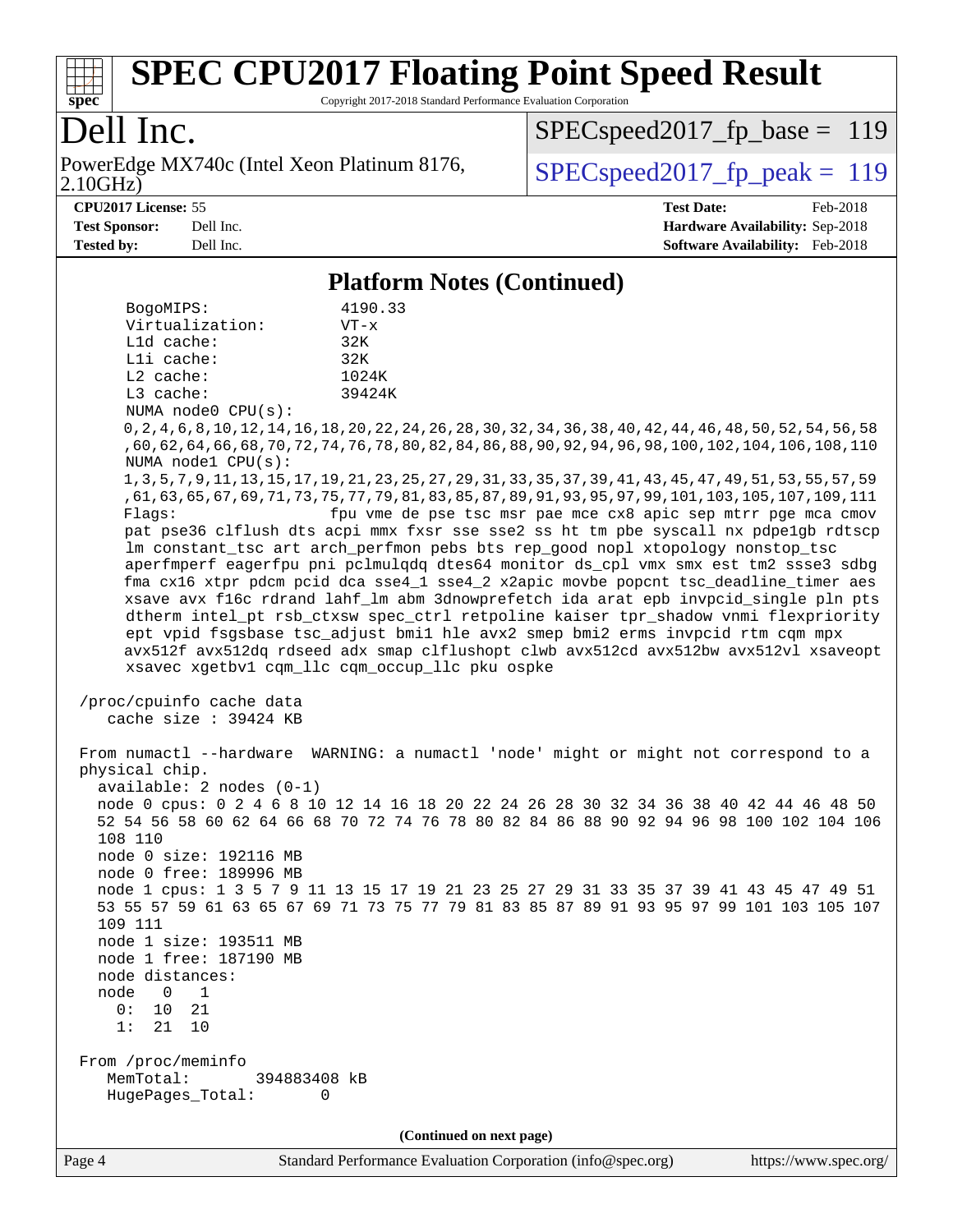# **[spec](http://www.spec.org/)**

# **[SPEC CPU2017 Floating Point Speed Result](http://www.spec.org/auto/cpu2017/Docs/result-fields.html#SPECCPU2017FloatingPointSpeedResult)**

Copyright 2017-2018 Standard Performance Evaluation Corporation

## Dell Inc.

2.10GHz) PowerEdge MX740c (Intel Xeon Platinum 8176,  $\vert$  SPECspeed2017 fp\_peak = 119

SPECspeed2017 fp base =  $119$ 

**[Tested by:](http://www.spec.org/auto/cpu2017/Docs/result-fields.html#Testedby)** Dell Inc. **[Software Availability:](http://www.spec.org/auto/cpu2017/Docs/result-fields.html#SoftwareAvailability)** Feb-2018

**[CPU2017 License:](http://www.spec.org/auto/cpu2017/Docs/result-fields.html#CPU2017License)** 55 **[Test Date:](http://www.spec.org/auto/cpu2017/Docs/result-fields.html#TestDate)** Feb-2018 **[Test Sponsor:](http://www.spec.org/auto/cpu2017/Docs/result-fields.html#TestSponsor)** Dell Inc. **[Hardware Availability:](http://www.spec.org/auto/cpu2017/Docs/result-fields.html#HardwareAvailability)** Sep-2018

### **[Platform Notes \(Continued\)](http://www.spec.org/auto/cpu2017/Docs/result-fields.html#PlatformNotes)**

 Hugepagesize: 2048 kB /usr/bin/lsb\_release -d SUSE Linux Enterprise Server 12 SP3 From /etc/\*release\* /etc/\*version\* SuSE-release: SUSE Linux Enterprise Server 12 (x86\_64) VERSION = 12 PATCHLEVEL = 3 # This file is deprecated and will be removed in a future service pack or release. # Please check /etc/os-release for details about this release. os-release: NAME="SLES" VERSION="12-SP3" VERSION\_ID="12.3" PRETTY\_NAME="SUSE Linux Enterprise Server 12 SP3" ID="sles" ANSI\_COLOR="0;32" CPE\_NAME="cpe:/o:suse:sles:12:sp3" uname -a: Linux linux-5y3r 4.4.114-94.11-default #1 SMP Thu Feb 1 19:28:26 UTC 2018 (4309ff9) x86\_64 x86\_64 x86\_64 GNU/Linux run-level 3 Feb 9 00:02 SPEC is set to: /root/cpu2017 Filesystem Type Size Used Avail Use% Mounted on /dev/sda3 xfs 882G 22G 861G 3% / Additional information from dmidecode follows. WARNING: Use caution when you interpret this section. The 'dmidecode' program reads system data which is "intended to allow hardware to be accurately determined", but the intent may not be met, as there are frequent changes to hardware, firmware, and the "DMTF SMBIOS" standard. BIOS Dell Inc. 0.3.12 02/06/2018 Memory: 7x 00AD00B300AD HMA84GR7AFR4N-VK 32 GB 2 rank 2666 5x 00AD063200AD HMA84GR7AFR4N-VK 32 GB 2 rank 2666 12x Not Specified Not Specified (End of data from sysinfo program)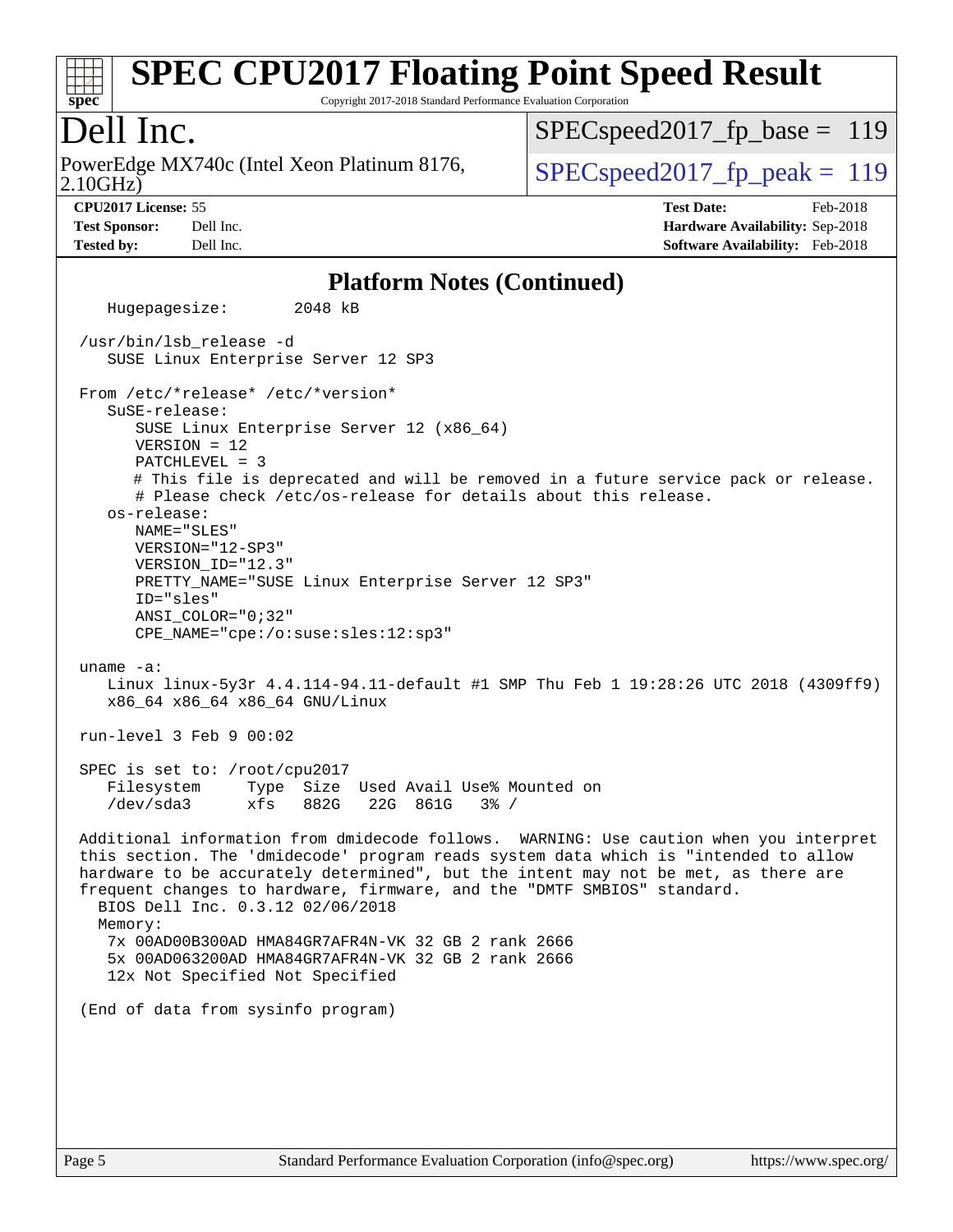

Copyright 2017-2018 Standard Performance Evaluation Corporation

# Dell Inc.

2.10GHz) PowerEdge MX740c (Intel Xeon Platinum 8176,  $\boxed{\text{SPEC speed2017\_fp\_peak = 119}}$ 

[SPECspeed2017\\_fp\\_base =](http://www.spec.org/auto/cpu2017/Docs/result-fields.html#SPECspeed2017fpbase) 119

**[CPU2017 License:](http://www.spec.org/auto/cpu2017/Docs/result-fields.html#CPU2017License)** 55 **[Test Date:](http://www.spec.org/auto/cpu2017/Docs/result-fields.html#TestDate)** Feb-2018 **[Test Sponsor:](http://www.spec.org/auto/cpu2017/Docs/result-fields.html#TestSponsor)** Dell Inc. **[Hardware Availability:](http://www.spec.org/auto/cpu2017/Docs/result-fields.html#HardwareAvailability)** Sep-2018 **[Tested by:](http://www.spec.org/auto/cpu2017/Docs/result-fields.html#Testedby)** Dell Inc. **[Software Availability:](http://www.spec.org/auto/cpu2017/Docs/result-fields.html#SoftwareAvailability)** Feb-2018

### **[Compiler Version Notes](http://www.spec.org/auto/cpu2017/Docs/result-fields.html#CompilerVersionNotes)**

| Page 6 | Standard Performance Evaluation Corporation (info@spec.org)<br>https://www.spec.org/                                                                                |
|--------|---------------------------------------------------------------------------------------------------------------------------------------------------------------------|
|        | (Continued on next page)                                                                                                                                            |
|        | ifort (IFORT) 18.0.0 20170811                                                                                                                                       |
| FC.    | 603.bwaves_s(peak) 649.fotonik3d_s(peak) 654.roms_s(peak)                                                                                                           |
|        | ifort (IFORT) 18.0.0 20170811<br>Copyright (C) 1985-2017 Intel Corporation. All rights reserved.                                                                    |
|        | $FC 603.bwaves_s(base) 649.fotonik3d_s(base) 654.roms_s(base)$                                                                                                      |
|        |                                                                                                                                                                     |
|        | Copyright (C) 1985-2017 Intel Corporation. All rights reserved.<br>ifort (IFORT) 18.0.0 20170811<br>Copyright (C) 1985-2017 Intel Corporation. All rights reserved. |
|        | icpc (ICC) 18.0.0 20170811<br>Copyright (C) 1985-2017 Intel Corporation. All rights reserved.<br>icc (ICC) 18.0.0 20170811                                          |
|        | FC 607.cactuBSSN_s(peak)                                                                                                                                            |
|        |                                                                                                                                                                     |
|        | Copyright (C) 1985-2017 Intel Corporation. All rights reserved.<br>ifort (IFORT) 18.0.0 20170811<br>Copyright (C) 1985-2017 Intel Corporation. All rights reserved. |
|        | icpc (ICC) 18.0.0 20170811<br>Copyright (C) 1985-2017 Intel Corporation. All rights reserved.<br>icc (ICC) 18.0.0 20170811                                          |
|        | FC 607.cactuBSSN_s(base)                                                                                                                                            |
|        | icc (ICC) 18.0.0 20170811<br>Copyright (C) 1985-2017 Intel Corporation. All rights reserved.                                                                        |
|        | $CC$ $619.1bm_s(peak)$                                                                                                                                              |
|        |                                                                                                                                                                     |
|        | icc (ICC) 18.0.0 20170811<br>Copyright (C) 1985-2017 Intel Corporation. All rights reserved.                                                                        |
| CC.    | 619.1bm_s(base)                                   638.imagick_s(base, peak)        644.nab_s(base, peak)                                                            |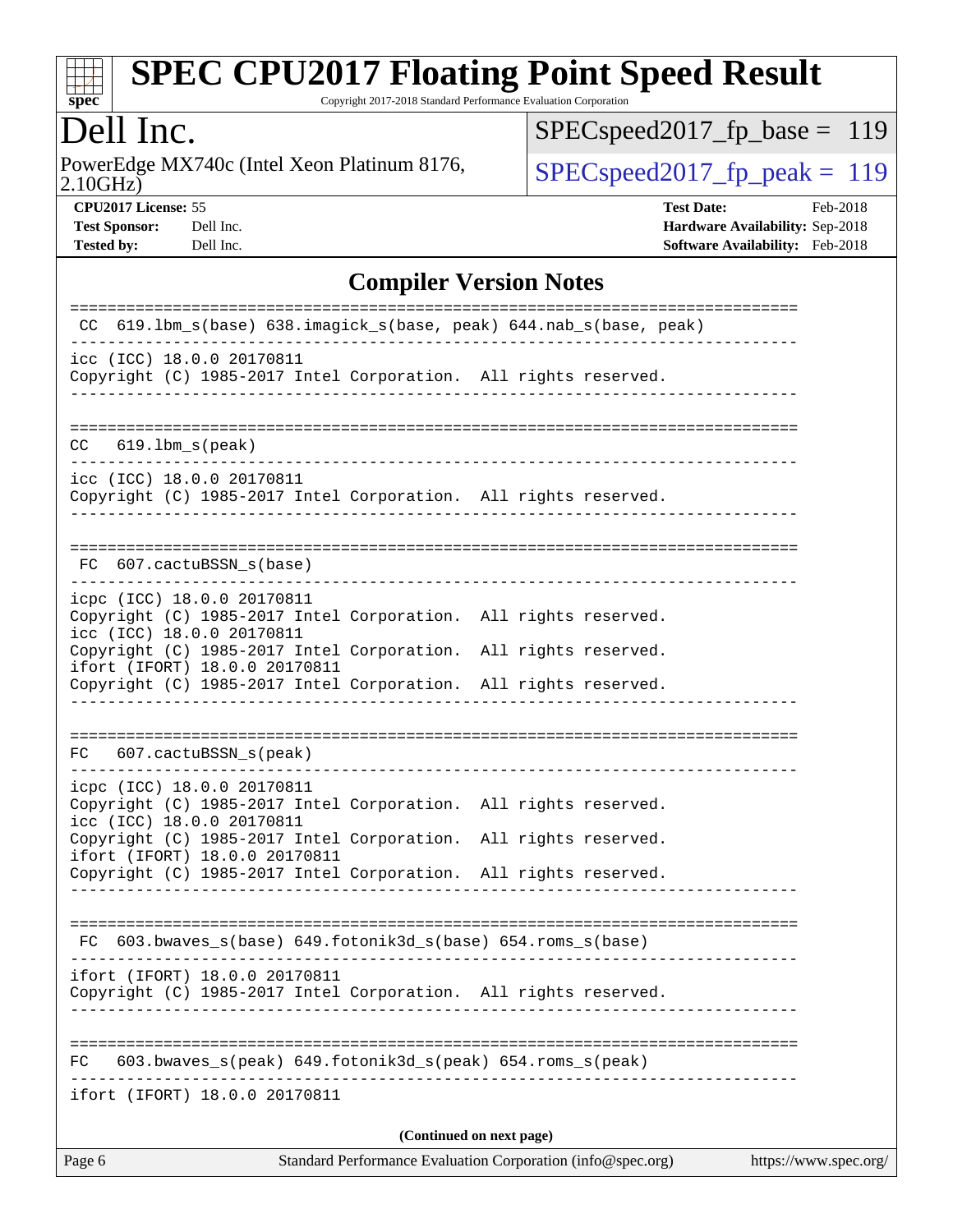

Copyright 2017-2018 Standard Performance Evaluation Corporation

# Dell Inc.

2.10GHz) PowerEdge MX740c (Intel Xeon Platinum 8176,  $\vert$  [SPECspeed2017\\_fp\\_peak =](http://www.spec.org/auto/cpu2017/Docs/result-fields.html#SPECspeed2017fppeak) 119

[SPECspeed2017\\_fp\\_base =](http://www.spec.org/auto/cpu2017/Docs/result-fields.html#SPECspeed2017fpbase) 119

| <b>Test Sponsor:</b> | Dell Inc |
|----------------------|----------|
| <b>Tested by:</b>    | Dell Inc |

**[CPU2017 License:](http://www.spec.org/auto/cpu2017/Docs/result-fields.html#CPU2017License)** 55 **[Test Date:](http://www.spec.org/auto/cpu2017/Docs/result-fields.html#TestDate)** Feb-2018 **[Hardware Availability:](http://www.spec.org/auto/cpu2017/Docs/result-fields.html#HardwareAvailability)** Sep-2018 **[Software Availability:](http://www.spec.org/auto/cpu2017/Docs/result-fields.html#SoftwareAvailability)** Feb-2018

#### **[Compiler Version Notes \(Continued\)](http://www.spec.org/auto/cpu2017/Docs/result-fields.html#CompilerVersionNotes)**

|                                                            |  |  |  | Copyright (C) 1985-2017 Intel Corporation. All rights reserved.                                                                    |  |  |  |  |  |
|------------------------------------------------------------|--|--|--|------------------------------------------------------------------------------------------------------------------------------------|--|--|--|--|--|
|                                                            |  |  |  |                                                                                                                                    |  |  |  |  |  |
|                                                            |  |  |  | CC $621.wrf_s(base) 627.cam4_s(base, peak) 628.pop2_s(base)$                                                                       |  |  |  |  |  |
| ifort (IFORT) 18.0.0 20170811<br>icc (ICC) 18.0.0 20170811 |  |  |  | Copyright (C) 1985-2017 Intel Corporation. All rights reserved.<br>Copyright (C) 1985-2017 Intel Corporation. All rights reserved. |  |  |  |  |  |
| $CC$ 621.wrf_s(peak) 628.pop2_s(peak)                      |  |  |  |                                                                                                                                    |  |  |  |  |  |
| ifort (IFORT) 18.0.0 20170811<br>icc (ICC) 18.0.0 20170811 |  |  |  | Copyright (C) 1985-2017 Intel Corporation. All rights reserved.                                                                    |  |  |  |  |  |

------------------------------------------------------------------------------

Copyright (C) 1985-2017 Intel Corporation. All rights reserved.

# **[Base Compiler Invocation](http://www.spec.org/auto/cpu2017/Docs/result-fields.html#BaseCompilerInvocation)**

[C benchmarks](http://www.spec.org/auto/cpu2017/Docs/result-fields.html#Cbenchmarks): [icc](http://www.spec.org/cpu2017/results/res2018q4/cpu2017-20181001-09026.flags.html#user_CCbase_intel_icc_18.0_66fc1ee009f7361af1fbd72ca7dcefbb700085f36577c54f309893dd4ec40d12360134090235512931783d35fd58c0460139e722d5067c5574d8eaf2b3e37e92)

[Fortran benchmarks](http://www.spec.org/auto/cpu2017/Docs/result-fields.html#Fortranbenchmarks): [ifort](http://www.spec.org/cpu2017/results/res2018q4/cpu2017-20181001-09026.flags.html#user_FCbase_intel_ifort_18.0_8111460550e3ca792625aed983ce982f94888b8b503583aa7ba2b8303487b4d8a21a13e7191a45c5fd58ff318f48f9492884d4413fa793fd88dd292cad7027ca)

[Benchmarks using both Fortran and C](http://www.spec.org/auto/cpu2017/Docs/result-fields.html#BenchmarksusingbothFortranandC): [ifort](http://www.spec.org/cpu2017/results/res2018q4/cpu2017-20181001-09026.flags.html#user_CC_FCbase_intel_ifort_18.0_8111460550e3ca792625aed983ce982f94888b8b503583aa7ba2b8303487b4d8a21a13e7191a45c5fd58ff318f48f9492884d4413fa793fd88dd292cad7027ca) [icc](http://www.spec.org/cpu2017/results/res2018q4/cpu2017-20181001-09026.flags.html#user_CC_FCbase_intel_icc_18.0_66fc1ee009f7361af1fbd72ca7dcefbb700085f36577c54f309893dd4ec40d12360134090235512931783d35fd58c0460139e722d5067c5574d8eaf2b3e37e92)

[Benchmarks using Fortran, C, and C++:](http://www.spec.org/auto/cpu2017/Docs/result-fields.html#BenchmarksusingFortranCandCXX) [icpc](http://www.spec.org/cpu2017/results/res2018q4/cpu2017-20181001-09026.flags.html#user_CC_CXX_FCbase_intel_icpc_18.0_c510b6838c7f56d33e37e94d029a35b4a7bccf4766a728ee175e80a419847e808290a9b78be685c44ab727ea267ec2f070ec5dc83b407c0218cded6866a35d07) [icc](http://www.spec.org/cpu2017/results/res2018q4/cpu2017-20181001-09026.flags.html#user_CC_CXX_FCbase_intel_icc_18.0_66fc1ee009f7361af1fbd72ca7dcefbb700085f36577c54f309893dd4ec40d12360134090235512931783d35fd58c0460139e722d5067c5574d8eaf2b3e37e92) [ifort](http://www.spec.org/cpu2017/results/res2018q4/cpu2017-20181001-09026.flags.html#user_CC_CXX_FCbase_intel_ifort_18.0_8111460550e3ca792625aed983ce982f94888b8b503583aa7ba2b8303487b4d8a21a13e7191a45c5fd58ff318f48f9492884d4413fa793fd88dd292cad7027ca)

## **[Base Portability Flags](http://www.spec.org/auto/cpu2017/Docs/result-fields.html#BasePortabilityFlags)**

 603.bwaves\_s: [-DSPEC\\_LP64](http://www.spec.org/cpu2017/results/res2018q4/cpu2017-20181001-09026.flags.html#suite_basePORTABILITY603_bwaves_s_DSPEC_LP64) 607.cactuBSSN\_s: [-DSPEC\\_LP64](http://www.spec.org/cpu2017/results/res2018q4/cpu2017-20181001-09026.flags.html#suite_basePORTABILITY607_cactuBSSN_s_DSPEC_LP64) 619.lbm\_s: [-DSPEC\\_LP64](http://www.spec.org/cpu2017/results/res2018q4/cpu2017-20181001-09026.flags.html#suite_basePORTABILITY619_lbm_s_DSPEC_LP64) 621.wrf\_s: [-DSPEC\\_LP64](http://www.spec.org/cpu2017/results/res2018q4/cpu2017-20181001-09026.flags.html#suite_basePORTABILITY621_wrf_s_DSPEC_LP64) [-DSPEC\\_CASE\\_FLAG](http://www.spec.org/cpu2017/results/res2018q4/cpu2017-20181001-09026.flags.html#b621.wrf_s_baseCPORTABILITY_DSPEC_CASE_FLAG) [-convert big\\_endian](http://www.spec.org/cpu2017/results/res2018q4/cpu2017-20181001-09026.flags.html#user_baseFPORTABILITY621_wrf_s_convert_big_endian_c3194028bc08c63ac5d04de18c48ce6d347e4e562e8892b8bdbdc0214820426deb8554edfa529a3fb25a586e65a3d812c835984020483e7e73212c4d31a38223) 627.cam4\_s: [-DSPEC\\_LP64](http://www.spec.org/cpu2017/results/res2018q4/cpu2017-20181001-09026.flags.html#suite_basePORTABILITY627_cam4_s_DSPEC_LP64) [-DSPEC\\_CASE\\_FLAG](http://www.spec.org/cpu2017/results/res2018q4/cpu2017-20181001-09026.flags.html#b627.cam4_s_baseCPORTABILITY_DSPEC_CASE_FLAG) 628.pop2\_s: [-DSPEC\\_LP64](http://www.spec.org/cpu2017/results/res2018q4/cpu2017-20181001-09026.flags.html#suite_basePORTABILITY628_pop2_s_DSPEC_LP64) [-DSPEC\\_CASE\\_FLAG](http://www.spec.org/cpu2017/results/res2018q4/cpu2017-20181001-09026.flags.html#b628.pop2_s_baseCPORTABILITY_DSPEC_CASE_FLAG) [-convert big\\_endian](http://www.spec.org/cpu2017/results/res2018q4/cpu2017-20181001-09026.flags.html#user_baseFPORTABILITY628_pop2_s_convert_big_endian_c3194028bc08c63ac5d04de18c48ce6d347e4e562e8892b8bdbdc0214820426deb8554edfa529a3fb25a586e65a3d812c835984020483e7e73212c4d31a38223) [-assume byterecl](http://www.spec.org/cpu2017/results/res2018q4/cpu2017-20181001-09026.flags.html#user_baseFPORTABILITY628_pop2_s_assume_byterecl_7e47d18b9513cf18525430bbf0f2177aa9bf368bc7a059c09b2c06a34b53bd3447c950d3f8d6c70e3faf3a05c8557d66a5798b567902e8849adc142926523472)

**(Continued on next page)**

|  |  | rd Performance Eval |  |
|--|--|---------------------|--|
|  |  |                     |  |

Page 7 Standard Performance Evaluation Corporation [\(info@spec.org\)](mailto:info@spec.org) <https://www.spec.org/>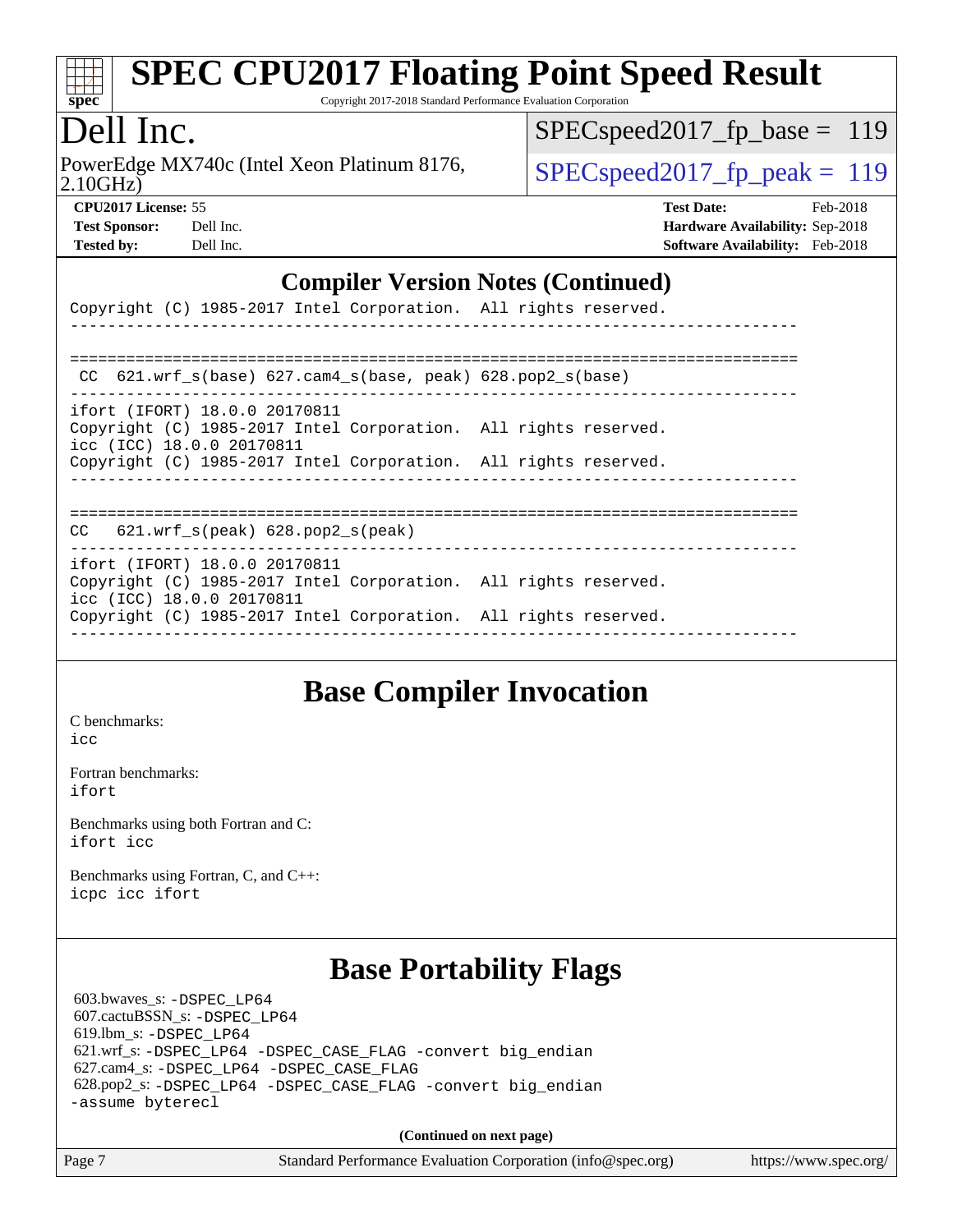

Copyright 2017-2018 Standard Performance Evaluation Corporation

# Dell Inc.

2.10GHz) PowerEdge MX740c (Intel Xeon Platinum 8176,  $\vert$  SPECspeed2017 fp\_peak = 119

SPECspeed2017 fp base =  $119$ 

**[CPU2017 License:](http://www.spec.org/auto/cpu2017/Docs/result-fields.html#CPU2017License)** 55 **[Test Date:](http://www.spec.org/auto/cpu2017/Docs/result-fields.html#TestDate)** Feb-2018 **[Test Sponsor:](http://www.spec.org/auto/cpu2017/Docs/result-fields.html#TestSponsor)** Dell Inc. **[Hardware Availability:](http://www.spec.org/auto/cpu2017/Docs/result-fields.html#HardwareAvailability)** Sep-2018 **[Tested by:](http://www.spec.org/auto/cpu2017/Docs/result-fields.html#Testedby)** Dell Inc. **[Software Availability:](http://www.spec.org/auto/cpu2017/Docs/result-fields.html#SoftwareAvailability)** Feb-2018

# **[Base Portability Flags \(Continued\)](http://www.spec.org/auto/cpu2017/Docs/result-fields.html#BasePortabilityFlags)**

 638.imagick\_s: [-DSPEC\\_LP64](http://www.spec.org/cpu2017/results/res2018q4/cpu2017-20181001-09026.flags.html#suite_basePORTABILITY638_imagick_s_DSPEC_LP64) 644.nab\_s: [-DSPEC\\_LP64](http://www.spec.org/cpu2017/results/res2018q4/cpu2017-20181001-09026.flags.html#suite_basePORTABILITY644_nab_s_DSPEC_LP64) 649.fotonik3d\_s: [-DSPEC\\_LP64](http://www.spec.org/cpu2017/results/res2018q4/cpu2017-20181001-09026.flags.html#suite_basePORTABILITY649_fotonik3d_s_DSPEC_LP64) 654.roms\_s: [-DSPEC\\_LP64](http://www.spec.org/cpu2017/results/res2018q4/cpu2017-20181001-09026.flags.html#suite_basePORTABILITY654_roms_s_DSPEC_LP64)

**[Base Optimization Flags](http://www.spec.org/auto/cpu2017/Docs/result-fields.html#BaseOptimizationFlags)**

[C benchmarks](http://www.spec.org/auto/cpu2017/Docs/result-fields.html#Cbenchmarks):

[-xCORE-AVX512](http://www.spec.org/cpu2017/results/res2018q4/cpu2017-20181001-09026.flags.html#user_CCbase_f-xCORE-AVX512) [-ipo](http://www.spec.org/cpu2017/results/res2018q4/cpu2017-20181001-09026.flags.html#user_CCbase_f-ipo) [-O3](http://www.spec.org/cpu2017/results/res2018q4/cpu2017-20181001-09026.flags.html#user_CCbase_f-O3) [-no-prec-div](http://www.spec.org/cpu2017/results/res2018q4/cpu2017-20181001-09026.flags.html#user_CCbase_f-no-prec-div) [-qopt-prefetch](http://www.spec.org/cpu2017/results/res2018q4/cpu2017-20181001-09026.flags.html#user_CCbase_f-qopt-prefetch) [-ffinite-math-only](http://www.spec.org/cpu2017/results/res2018q4/cpu2017-20181001-09026.flags.html#user_CCbase_f_finite_math_only_cb91587bd2077682c4b38af759c288ed7c732db004271a9512da14a4f8007909a5f1427ecbf1a0fb78ff2a814402c6114ac565ca162485bbcae155b5e4258871) [-qopt-mem-layout-trans=3](http://www.spec.org/cpu2017/results/res2018q4/cpu2017-20181001-09026.flags.html#user_CCbase_f-qopt-mem-layout-trans_de80db37974c74b1f0e20d883f0b675c88c3b01e9d123adea9b28688d64333345fb62bc4a798493513fdb68f60282f9a726aa07f478b2f7113531aecce732043) [-qopenmp](http://www.spec.org/cpu2017/results/res2018q4/cpu2017-20181001-09026.flags.html#user_CCbase_qopenmp_16be0c44f24f464004c6784a7acb94aca937f053568ce72f94b139a11c7c168634a55f6653758ddd83bcf7b8463e8028bb0b48b77bcddc6b78d5d95bb1df2967) [-DSPEC\\_OPENMP](http://www.spec.org/cpu2017/results/res2018q4/cpu2017-20181001-09026.flags.html#suite_CCbase_DSPEC_OPENMP)

[Fortran benchmarks](http://www.spec.org/auto/cpu2017/Docs/result-fields.html#Fortranbenchmarks):

[-DSPEC\\_OPENMP](http://www.spec.org/cpu2017/results/res2018q4/cpu2017-20181001-09026.flags.html#suite_FCbase_DSPEC_OPENMP) [-xCORE-AVX512](http://www.spec.org/cpu2017/results/res2018q4/cpu2017-20181001-09026.flags.html#user_FCbase_f-xCORE-AVX512) [-ipo](http://www.spec.org/cpu2017/results/res2018q4/cpu2017-20181001-09026.flags.html#user_FCbase_f-ipo) [-O3](http://www.spec.org/cpu2017/results/res2018q4/cpu2017-20181001-09026.flags.html#user_FCbase_f-O3) [-no-prec-div](http://www.spec.org/cpu2017/results/res2018q4/cpu2017-20181001-09026.flags.html#user_FCbase_f-no-prec-div) [-qopt-prefetch](http://www.spec.org/cpu2017/results/res2018q4/cpu2017-20181001-09026.flags.html#user_FCbase_f-qopt-prefetch) [-ffinite-math-only](http://www.spec.org/cpu2017/results/res2018q4/cpu2017-20181001-09026.flags.html#user_FCbase_f_finite_math_only_cb91587bd2077682c4b38af759c288ed7c732db004271a9512da14a4f8007909a5f1427ecbf1a0fb78ff2a814402c6114ac565ca162485bbcae155b5e4258871) [-qopt-mem-layout-trans=3](http://www.spec.org/cpu2017/results/res2018q4/cpu2017-20181001-09026.flags.html#user_FCbase_f-qopt-mem-layout-trans_de80db37974c74b1f0e20d883f0b675c88c3b01e9d123adea9b28688d64333345fb62bc4a798493513fdb68f60282f9a726aa07f478b2f7113531aecce732043) [-qopenmp](http://www.spec.org/cpu2017/results/res2018q4/cpu2017-20181001-09026.flags.html#user_FCbase_qopenmp_16be0c44f24f464004c6784a7acb94aca937f053568ce72f94b139a11c7c168634a55f6653758ddd83bcf7b8463e8028bb0b48b77bcddc6b78d5d95bb1df2967) [-nostandard-realloc-lhs](http://www.spec.org/cpu2017/results/res2018q4/cpu2017-20181001-09026.flags.html#user_FCbase_f_2003_std_realloc_82b4557e90729c0f113870c07e44d33d6f5a304b4f63d4c15d2d0f1fab99f5daaed73bdb9275d9ae411527f28b936061aa8b9c8f2d63842963b95c9dd6426b8a) [-align array32byte](http://www.spec.org/cpu2017/results/res2018q4/cpu2017-20181001-09026.flags.html#user_FCbase_align_array32byte_b982fe038af199962ba9a80c053b8342c548c85b40b8e86eb3cc33dee0d7986a4af373ac2d51c3f7cf710a18d62fdce2948f201cd044323541f22fc0fffc51b6)

[Benchmarks using both Fortran and C](http://www.spec.org/auto/cpu2017/Docs/result-fields.html#BenchmarksusingbothFortranandC):

[-xCORE-AVX512](http://www.spec.org/cpu2017/results/res2018q4/cpu2017-20181001-09026.flags.html#user_CC_FCbase_f-xCORE-AVX512) [-ipo](http://www.spec.org/cpu2017/results/res2018q4/cpu2017-20181001-09026.flags.html#user_CC_FCbase_f-ipo) [-O3](http://www.spec.org/cpu2017/results/res2018q4/cpu2017-20181001-09026.flags.html#user_CC_FCbase_f-O3) [-no-prec-div](http://www.spec.org/cpu2017/results/res2018q4/cpu2017-20181001-09026.flags.html#user_CC_FCbase_f-no-prec-div) [-qopt-prefetch](http://www.spec.org/cpu2017/results/res2018q4/cpu2017-20181001-09026.flags.html#user_CC_FCbase_f-qopt-prefetch) [-ffinite-math-only](http://www.spec.org/cpu2017/results/res2018q4/cpu2017-20181001-09026.flags.html#user_CC_FCbase_f_finite_math_only_cb91587bd2077682c4b38af759c288ed7c732db004271a9512da14a4f8007909a5f1427ecbf1a0fb78ff2a814402c6114ac565ca162485bbcae155b5e4258871) [-qopt-mem-layout-trans=3](http://www.spec.org/cpu2017/results/res2018q4/cpu2017-20181001-09026.flags.html#user_CC_FCbase_f-qopt-mem-layout-trans_de80db37974c74b1f0e20d883f0b675c88c3b01e9d123adea9b28688d64333345fb62bc4a798493513fdb68f60282f9a726aa07f478b2f7113531aecce732043) [-qopenmp](http://www.spec.org/cpu2017/results/res2018q4/cpu2017-20181001-09026.flags.html#user_CC_FCbase_qopenmp_16be0c44f24f464004c6784a7acb94aca937f053568ce72f94b139a11c7c168634a55f6653758ddd83bcf7b8463e8028bb0b48b77bcddc6b78d5d95bb1df2967) [-DSPEC\\_OPENMP](http://www.spec.org/cpu2017/results/res2018q4/cpu2017-20181001-09026.flags.html#suite_CC_FCbase_DSPEC_OPENMP) [-nostandard-realloc-lhs](http://www.spec.org/cpu2017/results/res2018q4/cpu2017-20181001-09026.flags.html#user_CC_FCbase_f_2003_std_realloc_82b4557e90729c0f113870c07e44d33d6f5a304b4f63d4c15d2d0f1fab99f5daaed73bdb9275d9ae411527f28b936061aa8b9c8f2d63842963b95c9dd6426b8a) [-align array32byte](http://www.spec.org/cpu2017/results/res2018q4/cpu2017-20181001-09026.flags.html#user_CC_FCbase_align_array32byte_b982fe038af199962ba9a80c053b8342c548c85b40b8e86eb3cc33dee0d7986a4af373ac2d51c3f7cf710a18d62fdce2948f201cd044323541f22fc0fffc51b6)

[Benchmarks using Fortran, C, and C++:](http://www.spec.org/auto/cpu2017/Docs/result-fields.html#BenchmarksusingFortranCandCXX)

[-xCORE-AVX512](http://www.spec.org/cpu2017/results/res2018q4/cpu2017-20181001-09026.flags.html#user_CC_CXX_FCbase_f-xCORE-AVX512) [-ipo](http://www.spec.org/cpu2017/results/res2018q4/cpu2017-20181001-09026.flags.html#user_CC_CXX_FCbase_f-ipo) [-O3](http://www.spec.org/cpu2017/results/res2018q4/cpu2017-20181001-09026.flags.html#user_CC_CXX_FCbase_f-O3) [-no-prec-div](http://www.spec.org/cpu2017/results/res2018q4/cpu2017-20181001-09026.flags.html#user_CC_CXX_FCbase_f-no-prec-div) [-qopt-prefetch](http://www.spec.org/cpu2017/results/res2018q4/cpu2017-20181001-09026.flags.html#user_CC_CXX_FCbase_f-qopt-prefetch) [-ffinite-math-only](http://www.spec.org/cpu2017/results/res2018q4/cpu2017-20181001-09026.flags.html#user_CC_CXX_FCbase_f_finite_math_only_cb91587bd2077682c4b38af759c288ed7c732db004271a9512da14a4f8007909a5f1427ecbf1a0fb78ff2a814402c6114ac565ca162485bbcae155b5e4258871) [-qopt-mem-layout-trans=3](http://www.spec.org/cpu2017/results/res2018q4/cpu2017-20181001-09026.flags.html#user_CC_CXX_FCbase_f-qopt-mem-layout-trans_de80db37974c74b1f0e20d883f0b675c88c3b01e9d123adea9b28688d64333345fb62bc4a798493513fdb68f60282f9a726aa07f478b2f7113531aecce732043) [-qopenmp](http://www.spec.org/cpu2017/results/res2018q4/cpu2017-20181001-09026.flags.html#user_CC_CXX_FCbase_qopenmp_16be0c44f24f464004c6784a7acb94aca937f053568ce72f94b139a11c7c168634a55f6653758ddd83bcf7b8463e8028bb0b48b77bcddc6b78d5d95bb1df2967) [-DSPEC\\_OPENMP](http://www.spec.org/cpu2017/results/res2018q4/cpu2017-20181001-09026.flags.html#suite_CC_CXX_FCbase_DSPEC_OPENMP) [-nostandard-realloc-lhs](http://www.spec.org/cpu2017/results/res2018q4/cpu2017-20181001-09026.flags.html#user_CC_CXX_FCbase_f_2003_std_realloc_82b4557e90729c0f113870c07e44d33d6f5a304b4f63d4c15d2d0f1fab99f5daaed73bdb9275d9ae411527f28b936061aa8b9c8f2d63842963b95c9dd6426b8a) [-align array32byte](http://www.spec.org/cpu2017/results/res2018q4/cpu2017-20181001-09026.flags.html#user_CC_CXX_FCbase_align_array32byte_b982fe038af199962ba9a80c053b8342c548c85b40b8e86eb3cc33dee0d7986a4af373ac2d51c3f7cf710a18d62fdce2948f201cd044323541f22fc0fffc51b6)

### **[Base Other Flags](http://www.spec.org/auto/cpu2017/Docs/result-fields.html#BaseOtherFlags)**

[C benchmarks](http://www.spec.org/auto/cpu2017/Docs/result-fields.html#Cbenchmarks):  $-m64 - std= c11$  $-m64 - std= c11$ [Fortran benchmarks](http://www.spec.org/auto/cpu2017/Docs/result-fields.html#Fortranbenchmarks): [-m64](http://www.spec.org/cpu2017/results/res2018q4/cpu2017-20181001-09026.flags.html#user_FCbase_intel_intel64_18.0_af43caccfc8ded86e7699f2159af6efc7655f51387b94da716254467f3c01020a5059329e2569e4053f409e7c9202a7efc638f7a6d1ffb3f52dea4a3e31d82ab) [Benchmarks using both Fortran and C](http://www.spec.org/auto/cpu2017/Docs/result-fields.html#BenchmarksusingbothFortranandC):  $-m64 - std = c11$  $-m64 - std = c11$ [Benchmarks using Fortran, C, and C++:](http://www.spec.org/auto/cpu2017/Docs/result-fields.html#BenchmarksusingFortranCandCXX)  $-m64 - std = c11$  $-m64 - std = c11$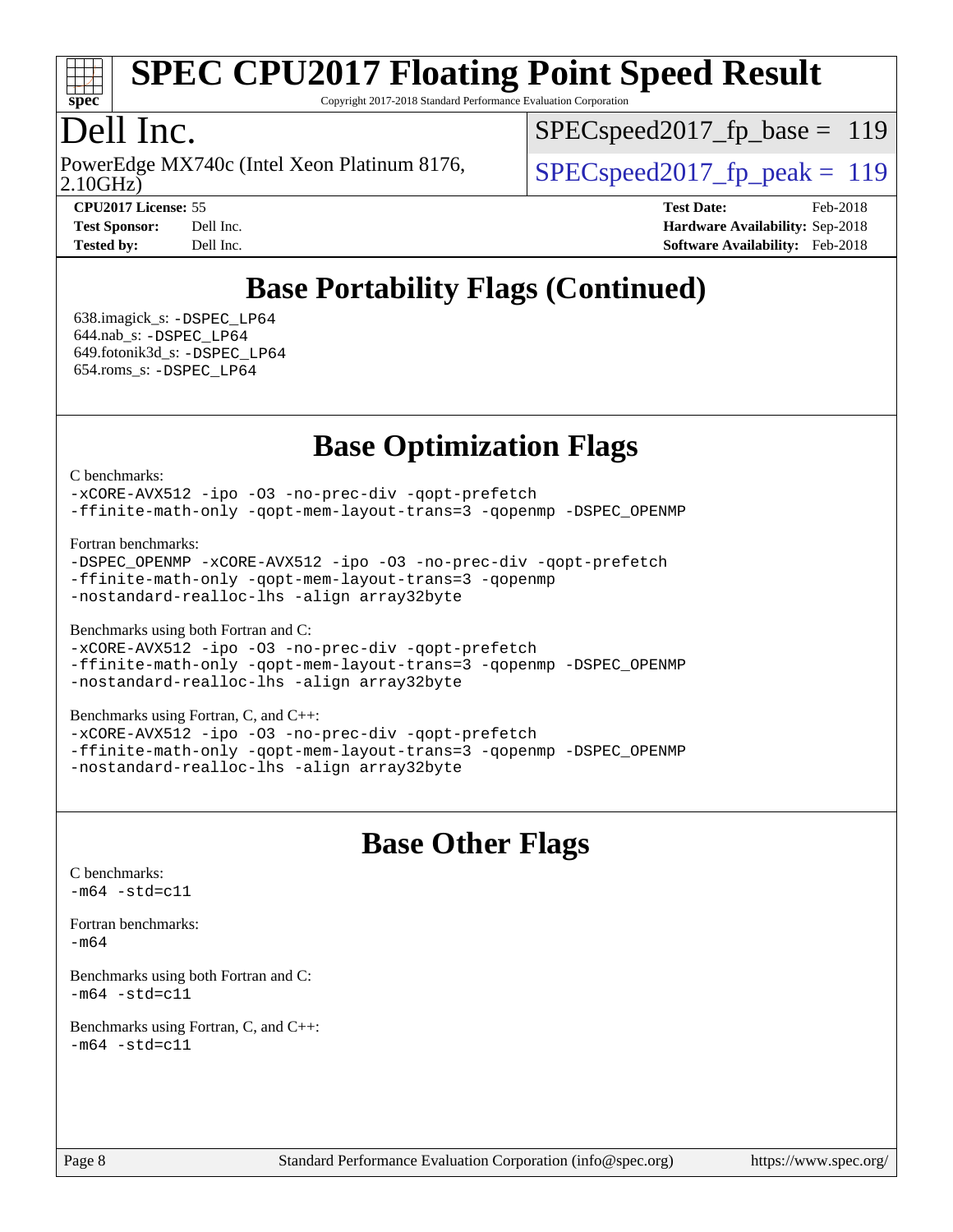

Copyright 2017-2018 Standard Performance Evaluation Corporation

# Dell Inc.

2.10GHz) PowerEdge MX740c (Intel Xeon Platinum 8176,  $\vert$  SPECspeed2017 fp\_peak = 119

[SPECspeed2017\\_fp\\_base =](http://www.spec.org/auto/cpu2017/Docs/result-fields.html#SPECspeed2017fpbase) 119

**[CPU2017 License:](http://www.spec.org/auto/cpu2017/Docs/result-fields.html#CPU2017License)** 55 **[Test Date:](http://www.spec.org/auto/cpu2017/Docs/result-fields.html#TestDate)** Feb-2018 **[Test Sponsor:](http://www.spec.org/auto/cpu2017/Docs/result-fields.html#TestSponsor)** Dell Inc. **[Hardware Availability:](http://www.spec.org/auto/cpu2017/Docs/result-fields.html#HardwareAvailability)** Sep-2018 **[Tested by:](http://www.spec.org/auto/cpu2017/Docs/result-fields.html#Testedby)** Dell Inc. **[Software Availability:](http://www.spec.org/auto/cpu2017/Docs/result-fields.html#SoftwareAvailability)** Feb-2018

### **[Peak Compiler Invocation](http://www.spec.org/auto/cpu2017/Docs/result-fields.html#PeakCompilerInvocation)**

[C benchmarks](http://www.spec.org/auto/cpu2017/Docs/result-fields.html#Cbenchmarks):

[Fortran benchmarks](http://www.spec.org/auto/cpu2017/Docs/result-fields.html#Fortranbenchmarks):

[ifort](http://www.spec.org/cpu2017/results/res2018q4/cpu2017-20181001-09026.flags.html#user_FCpeak_intel_ifort_18.0_8111460550e3ca792625aed983ce982f94888b8b503583aa7ba2b8303487b4d8a21a13e7191a45c5fd58ff318f48f9492884d4413fa793fd88dd292cad7027ca)

[icc](http://www.spec.org/cpu2017/results/res2018q4/cpu2017-20181001-09026.flags.html#user_CCpeak_intel_icc_18.0_66fc1ee009f7361af1fbd72ca7dcefbb700085f36577c54f309893dd4ec40d12360134090235512931783d35fd58c0460139e722d5067c5574d8eaf2b3e37e92)

[Benchmarks using both Fortran and C](http://www.spec.org/auto/cpu2017/Docs/result-fields.html#BenchmarksusingbothFortranandC): [ifort](http://www.spec.org/cpu2017/results/res2018q4/cpu2017-20181001-09026.flags.html#user_CC_FCpeak_intel_ifort_18.0_8111460550e3ca792625aed983ce982f94888b8b503583aa7ba2b8303487b4d8a21a13e7191a45c5fd58ff318f48f9492884d4413fa793fd88dd292cad7027ca) [icc](http://www.spec.org/cpu2017/results/res2018q4/cpu2017-20181001-09026.flags.html#user_CC_FCpeak_intel_icc_18.0_66fc1ee009f7361af1fbd72ca7dcefbb700085f36577c54f309893dd4ec40d12360134090235512931783d35fd58c0460139e722d5067c5574d8eaf2b3e37e92)

[Benchmarks using Fortran, C, and C++](http://www.spec.org/auto/cpu2017/Docs/result-fields.html#BenchmarksusingFortranCandCXX): [icpc](http://www.spec.org/cpu2017/results/res2018q4/cpu2017-20181001-09026.flags.html#user_CC_CXX_FCpeak_intel_icpc_18.0_c510b6838c7f56d33e37e94d029a35b4a7bccf4766a728ee175e80a419847e808290a9b78be685c44ab727ea267ec2f070ec5dc83b407c0218cded6866a35d07) [icc](http://www.spec.org/cpu2017/results/res2018q4/cpu2017-20181001-09026.flags.html#user_CC_CXX_FCpeak_intel_icc_18.0_66fc1ee009f7361af1fbd72ca7dcefbb700085f36577c54f309893dd4ec40d12360134090235512931783d35fd58c0460139e722d5067c5574d8eaf2b3e37e92) [ifort](http://www.spec.org/cpu2017/results/res2018q4/cpu2017-20181001-09026.flags.html#user_CC_CXX_FCpeak_intel_ifort_18.0_8111460550e3ca792625aed983ce982f94888b8b503583aa7ba2b8303487b4d8a21a13e7191a45c5fd58ff318f48f9492884d4413fa793fd88dd292cad7027ca)

### **[Peak Portability Flags](http://www.spec.org/auto/cpu2017/Docs/result-fields.html#PeakPortabilityFlags)**

Same as Base Portability Flags

## **[Peak Optimization Flags](http://www.spec.org/auto/cpu2017/Docs/result-fields.html#PeakOptimizationFlags)**

[C benchmarks](http://www.spec.org/auto/cpu2017/Docs/result-fields.html#Cbenchmarks):

```
 619.lbm_s: -prof-gen(pass 1) -prof-use(pass 2) -O2 -xCORE-AVX512
-qopt-prefetch -ipo -O3 -ffinite-math-only -no-prec-div
-qopt-mem-layout-trans=3 -DSPEC_SUPPRESS_OPENMP -qopenmp
-DSPEC_OPENMP
```
 638.imagick\_s: [-xCORE-AVX512](http://www.spec.org/cpu2017/results/res2018q4/cpu2017-20181001-09026.flags.html#user_peakCOPTIMIZE638_imagick_s_f-xCORE-AVX512) [-ipo](http://www.spec.org/cpu2017/results/res2018q4/cpu2017-20181001-09026.flags.html#user_peakCOPTIMIZE638_imagick_s_f-ipo) [-O3](http://www.spec.org/cpu2017/results/res2018q4/cpu2017-20181001-09026.flags.html#user_peakCOPTIMIZE638_imagick_s_f-O3) [-no-prec-div](http://www.spec.org/cpu2017/results/res2018q4/cpu2017-20181001-09026.flags.html#user_peakCOPTIMIZE638_imagick_s_f-no-prec-div) [-qopt-prefetch](http://www.spec.org/cpu2017/results/res2018q4/cpu2017-20181001-09026.flags.html#user_peakCOPTIMIZE638_imagick_s_f-qopt-prefetch) [-ffinite-math-only](http://www.spec.org/cpu2017/results/res2018q4/cpu2017-20181001-09026.flags.html#user_peakCOPTIMIZE638_imagick_s_f_finite_math_only_cb91587bd2077682c4b38af759c288ed7c732db004271a9512da14a4f8007909a5f1427ecbf1a0fb78ff2a814402c6114ac565ca162485bbcae155b5e4258871) [-qopt-mem-layout-trans=3](http://www.spec.org/cpu2017/results/res2018q4/cpu2017-20181001-09026.flags.html#user_peakCOPTIMIZE638_imagick_s_f-qopt-mem-layout-trans_de80db37974c74b1f0e20d883f0b675c88c3b01e9d123adea9b28688d64333345fb62bc4a798493513fdb68f60282f9a726aa07f478b2f7113531aecce732043) [-qopenmp](http://www.spec.org/cpu2017/results/res2018q4/cpu2017-20181001-09026.flags.html#user_peakCOPTIMIZE638_imagick_s_qopenmp_16be0c44f24f464004c6784a7acb94aca937f053568ce72f94b139a11c7c168634a55f6653758ddd83bcf7b8463e8028bb0b48b77bcddc6b78d5d95bb1df2967) [-DSPEC\\_OPENMP](http://www.spec.org/cpu2017/results/res2018q4/cpu2017-20181001-09026.flags.html#suite_peakCOPTIMIZE638_imagick_s_DSPEC_OPENMP)

644.nab\_s: Same as 638.imagick\_s

```
Fortran benchmarks: 
-prof-gen(pass 1) -prof-use(pass 2) -DSPEC_SUPPRESS_OPENMP
-DSPEC_OPENMP -O2 -xCORE-AVX512 -qopt-prefetch -ipo -O3
-ffinite-math-only -no-prec-div -qopt-mem-layout-trans=3 -qopenmp
-nostandard-realloc-lhs -align array32byte
```
[Benchmarks using both Fortran and C](http://www.spec.org/auto/cpu2017/Docs/result-fields.html#BenchmarksusingbothFortranandC):

621.wrf\_s:  $-prof-qen(pass 1) -prof-use(pass 2) -O2 -xCORE-AVX512$  $-prof-qen(pass 1) -prof-use(pass 2) -O2 -xCORE-AVX512$  $-prof-qen(pass 1) -prof-use(pass 2) -O2 -xCORE-AVX512$  $-prof-qen(pass 1) -prof-use(pass 2) -O2 -xCORE-AVX512$  $-prof-qen(pass 1) -prof-use(pass 2) -O2 -xCORE-AVX512$  $-prof-qen(pass 1) -prof-use(pass 2) -O2 -xCORE-AVX512$ [-qopt-prefetch](http://www.spec.org/cpu2017/results/res2018q4/cpu2017-20181001-09026.flags.html#user_peakPASS1_COPTIMIZEPASS1_FOPTIMIZEPASS2_COPTIMIZEPASS2_FOPTIMIZE621_wrf_s_f-qopt-prefetch) [-ipo](http://www.spec.org/cpu2017/results/res2018q4/cpu2017-20181001-09026.flags.html#user_peakPASS2_COPTIMIZEPASS2_FOPTIMIZE621_wrf_s_f-ipo) [-O3](http://www.spec.org/cpu2017/results/res2018q4/cpu2017-20181001-09026.flags.html#user_peakPASS2_COPTIMIZEPASS2_FOPTIMIZE621_wrf_s_f-O3) [-ffinite-math-only](http://www.spec.org/cpu2017/results/res2018q4/cpu2017-20181001-09026.flags.html#user_peakPASS1_COPTIMIZEPASS1_FOPTIMIZEPASS2_COPTIMIZEPASS2_FOPTIMIZE621_wrf_s_f_finite_math_only_cb91587bd2077682c4b38af759c288ed7c732db004271a9512da14a4f8007909a5f1427ecbf1a0fb78ff2a814402c6114ac565ca162485bbcae155b5e4258871) [-no-prec-div](http://www.spec.org/cpu2017/results/res2018q4/cpu2017-20181001-09026.flags.html#user_peakPASS2_COPTIMIZEPASS2_FOPTIMIZE621_wrf_s_f-no-prec-div) [-qopt-mem-layout-trans=3](http://www.spec.org/cpu2017/results/res2018q4/cpu2017-20181001-09026.flags.html#user_peakPASS1_COPTIMIZEPASS1_FOPTIMIZEPASS2_COPTIMIZEPASS2_FOPTIMIZE621_wrf_s_f-qopt-mem-layout-trans_de80db37974c74b1f0e20d883f0b675c88c3b01e9d123adea9b28688d64333345fb62bc4a798493513fdb68f60282f9a726aa07f478b2f7113531aecce732043) [-DSPEC\\_SUPPRESS\\_OPENMP](http://www.spec.org/cpu2017/results/res2018q4/cpu2017-20181001-09026.flags.html#suite_peakPASS1_COPTIMIZEPASS1_FOPTIMIZE621_wrf_s_DSPEC_SUPPRESS_OPENMP) [-qopenmp](http://www.spec.org/cpu2017/results/res2018q4/cpu2017-20181001-09026.flags.html#user_peakPASS2_COPTIMIZEPASS2_FOPTIMIZE621_wrf_s_qopenmp_16be0c44f24f464004c6784a7acb94aca937f053568ce72f94b139a11c7c168634a55f6653758ddd83bcf7b8463e8028bb0b48b77bcddc6b78d5d95bb1df2967)

**(Continued on next page)**